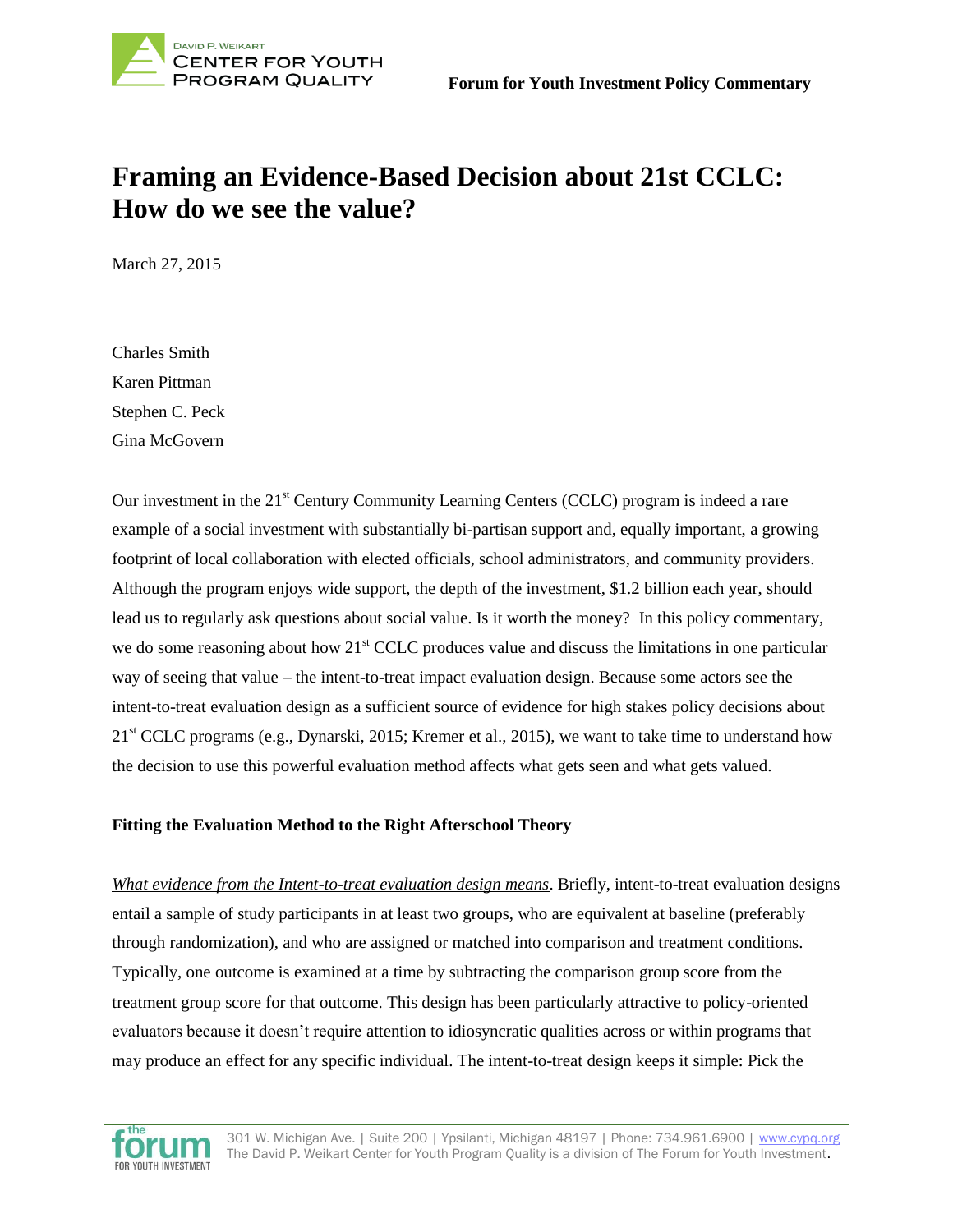outcome, make sure that your sample is sufficient and outcome measures reliable, figure out how to equate the groups at baseline, and you have a powerful and sensitive impact test.

When applied to afterschool programs, the intent-to-treat design rests on the following theory: Afterschool programs claim to advance a wide range of individual outcomes including academic skills, social and emotional skills, attendance, etc. Therefore, the intent-to-treat evaluation design in search of an average effect across all treatment group subjects is the method of choice. This last part about the "average effect" is important – it assumes that we can take the average score for a single outcome across the treatment group and subtract the comparison group average from it – and should raise some questions. Do all students who attend 21<sup>st</sup> CCLC programs gain the same skills to the same extent? Does the average effect represent very many actual students?

*Getting the afterschool theory of change right: Diverse pathways to diverse outcomes*. We would prefer to start with a different theory: Afterschool programs are not really designed to provide the same intervention for all students. Across and within programs, staff may design very different pathways to achieving different school success outcomes, depending on the kids and the local context. Three examples:

- Student A in Program A- Attends intermittently when parent's work schedule gets busy. The student is at home afterschool with family when it works (a good thing) or in other more specialized activities (i.e., Girls on the Run which  $21<sup>st</sup> CCLC$  brought to the school) and with the option of a high-quality program when they need it. This program is reducing risk behavior and parent's stress level and increasing skills related to nutrition and exercise.
- Student B in Program B Attends regularly due to difficulties in  $4<sup>th</sup>$  grade math, and parents appreciate the free program with an academic focus. The student is doing homework every night and getting some individualized tutoring in Math. Unfortunately, this program is not very high quality in the specific sense that insufficient attention is given to building the "club" atmosphere and the kids and staff are not always very nice to each other. Conflicts in afterschool for Student B carry over into the school day.
- Student C in Program C Attends regularly at  $Bright Futures because it's known as a great$ </u> program and has good marketing in the school. The program has a grit initiative so everyone is setting "grit goals" and doing a semester long photo journalism project to demonstrate those goals – and learning a lot about how to manage their own motivation and the physics of light (cameras).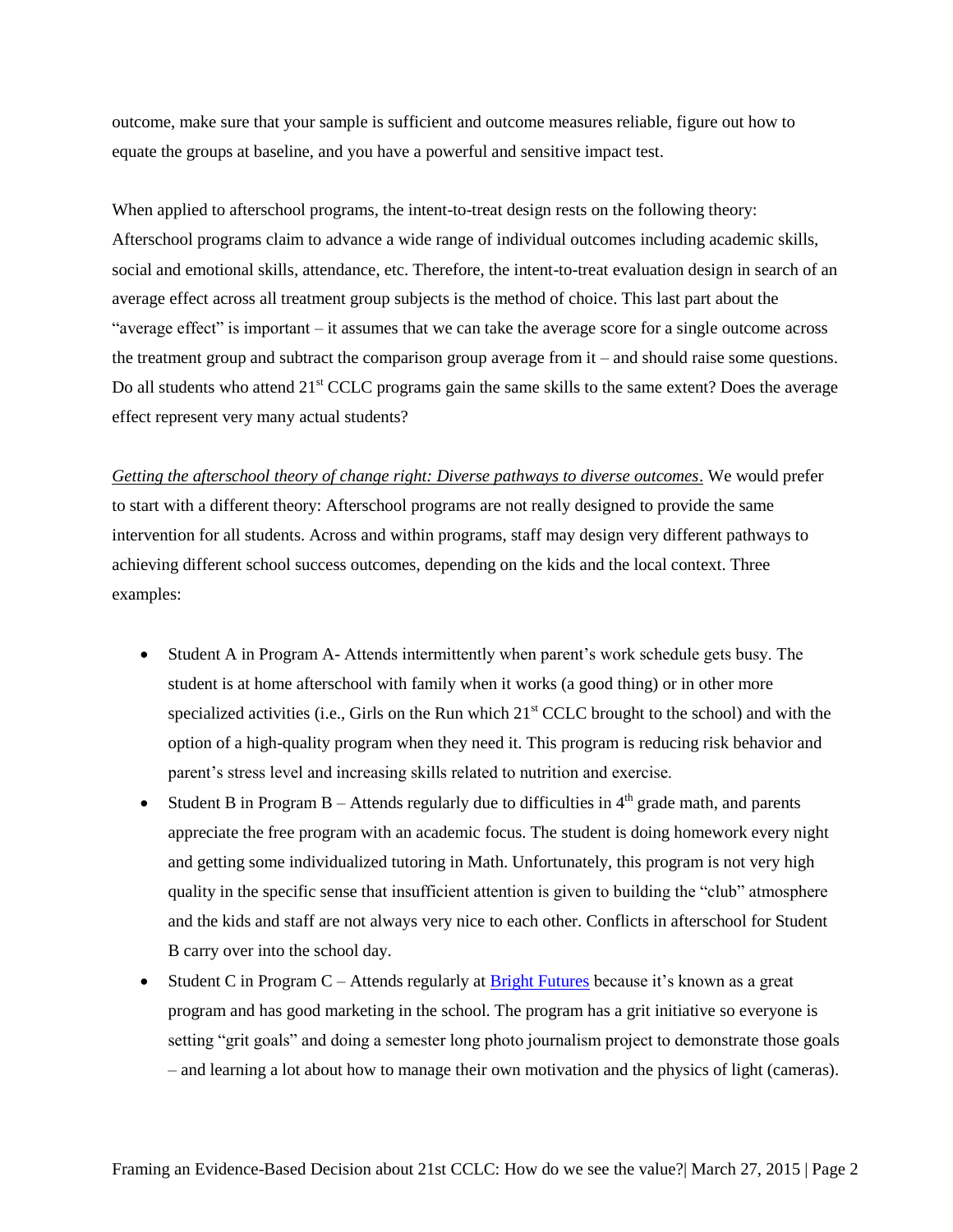This student was already getting As and Bs in school, and scoring just above the cut point for acceptable performance on state achievement tests.

Three different patterns of family and student need, three different interventions, and several different types of skills being developed (e.g., health, academic, SEL). All of these skills are likely to have positive effects on schools success. And herein lies the rub – where theory and method don't quite fit. If only some of the students are changing on any given outcome at any given time, then the average amount of change will only be driven by the few students who are changing: Intent-to-treat designs seeking average effects from afterschool participation are likely to yield small effect sizes for any single outcome.<sup>1</sup>

To be clear, we agree that school success is a primary stated purpose of the  $21<sup>st</sup>$  Century program and that school achievement data is often the best performance data we've got - so 21<sup>st</sup> Century programs should be judged in these terms. Fortunately, there are several  $21<sup>st</sup> CCLC$  statewide evaluation studies, many using state of the art methods to create comparison groups, that have been conducted by Naftzger and colleagues at the American Institutes for Research. Our review of these studies suggests that there is a case to be made for the positive impact of  $21<sup>st</sup>$  Century programs on a wide range of school outcomes, but our interpretation of the small effect sizes produced through these intent-to-treat evaluations needs to be revisited. Given our theory that afterschool programs do different things for different students, a small intent-to-treat impact estimate on any single outcome should not be automatically interpreted as substantively unimportant.

*Program qualities matter for skill change*. Let's go a step further. Once we've got the theory right and can name the student skills which are the target of the afterschool intervention, the real challenge for evaluation is to figure out whether or not the program's qualities – the program design, staff practices, and content which make up the afterschool intervention – are actually causing growth in those targeted skills. This is another major problem with the intent-to-treat approach – it doesn't tell us much about how program qualities affect (mediate/moderate) skill growth. We do evaluation, but we don't really get our theories tested, and we don't learn much in terms of how to get better, how to improve performance. Individual evaluation studies and meta-analyses (i.e., summaries of many evaluation studies) sometimes include some "social address" kinds of moderators (e.g., SES, ethnicity). In our view, however, these are unlikely to meaningfully differentiate participants who are more or less likely to advance in specific skill

l

 $<sup>1</sup>$  This is also true for other reasons that we omit here. For example, it is far from certain that any skill learned in the afterschool</sup> setting will automatically generalize or transfer to a school day classroom where a completely different adult relationship structures the context that elicits the skill. There are many reasons why students might not demonstrate skills learned in afterschool during the same school year, in particular, a difficult relationship with their school day teacher.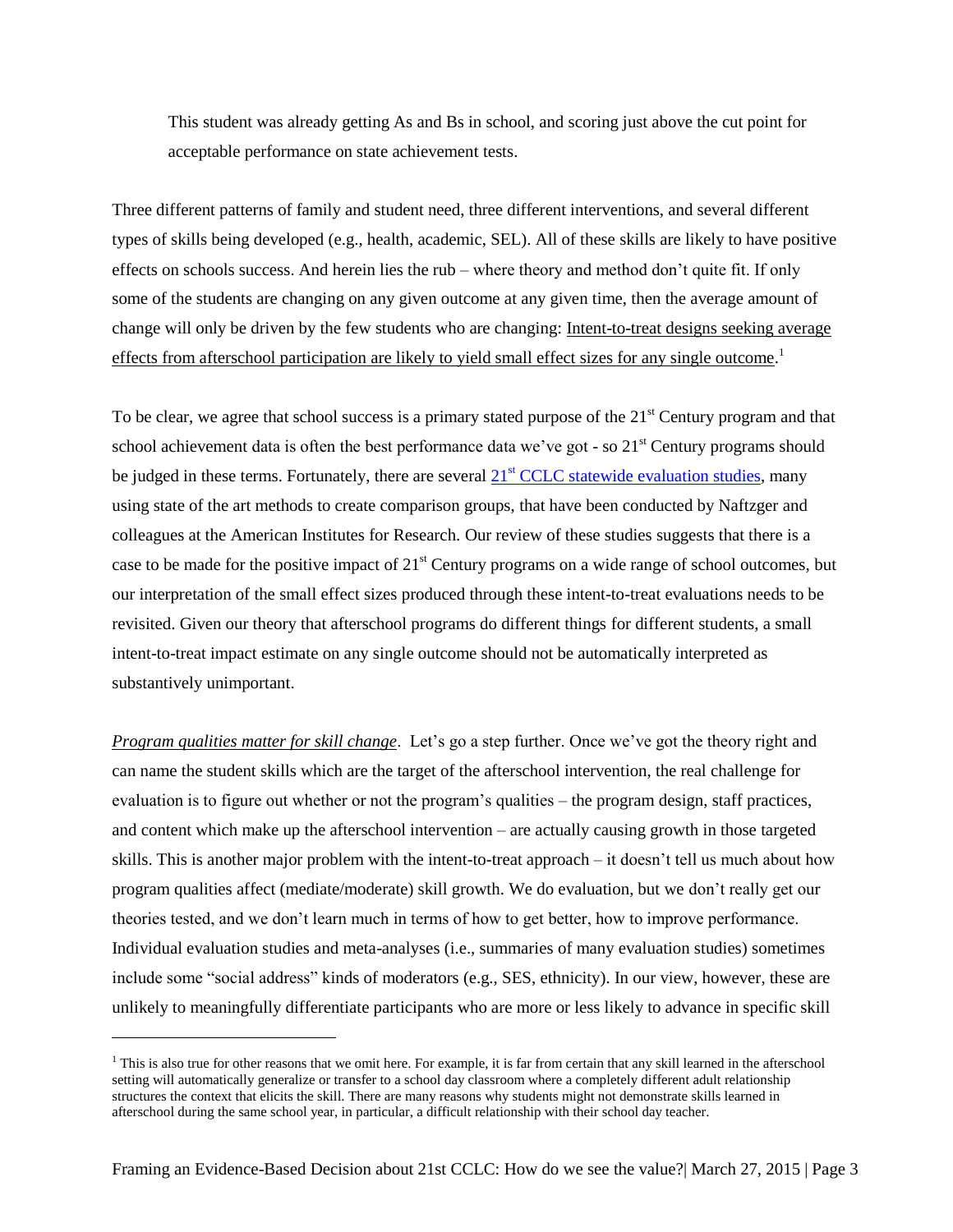domains, i.e., that subset of students who's large skill change could be buried in an average effect. It is the attributes of the student's background (e.g., stress), the student's program experiences (e.g., interest), and the program's qualities (e.g., warmth, content) that are the key moderator/mediator variables – and these are usually not measured.

Remember: In the well-known Durlak et al. meta-analysis (2007), a wide range of afterschool impacts were completely moderated by the quality indicator. The studies without high quality had nil effect sizes while the studies with high quality had much larger effect sizes – and the average effect, without taking quality into account, was somewhere in the middle. Perhaps the most important finding from the original Mathematica evaluation of the  $21<sup>st</sup>$  Century program (Dynarski et al. 2004) was the negative effect on behavior – which many suggested at the time was the result of low-quality programs and, paralleling early childhood research, where low quality classrooms have been associated with aggressive behavior. In our opinion, this is where this work really starts to get interesting, and there is an [emerging base of](http://cypq.org/content/does-quality-matter-afterschool-expanded-learning-and-youth-outcomes)  [afterschool evaluations](http://cypq.org/content/does-quality-matter-afterschool-expanded-learning-and-youth-outcomes) that suggest that the quality of afterschool settings may be driving school success outcomes.

#### **Innovation and the Afterschool Social Movement**

Dynarski (2015) and Kremer et al. (2015) are the most recent set of policy researchers to marshal intentto-treat evidence to support an evidence-based decision: The 21<sup>st</sup> CCLC program should be folded into the federal Child Care Block Grant. On the surface, this argument may have some merits – we may want the federally funded child care programs to better integrate services with 21<sup>st</sup> Century programs. However, at a deeper level, the suggestion invites a rose-colored view of evidence-based decision making that is hard to accept. This line of thinking seems to neglect completely the other important domains of social value that the federal investment, and the original Mathematica study (Dynarski et al., 2004), has sparked. In addition to providing a lot of afterschool program slots and a lot of jobs, it has joined a larger stream of public and private investment to produce social innovations and enterprises that are laserfocused on improving the quality and effectiveness of  $21<sup>st</sup>$  CCLC and the broader sector of afterschool services.

*Quality improvement systems are an important afterschool innovation*. One critical stream of innovation has been *continuous quality improvement systems* or QIS. Leading edge QIS have grown in the wider afterschool sector based on [innovation in state 21](http://forumfyi.org/content/building-quality-impro)<sup>st</sup> CCLC programs. QIS typically consist of four parts: (1) A standard and measures for high quality service, (2) data products that describe performance against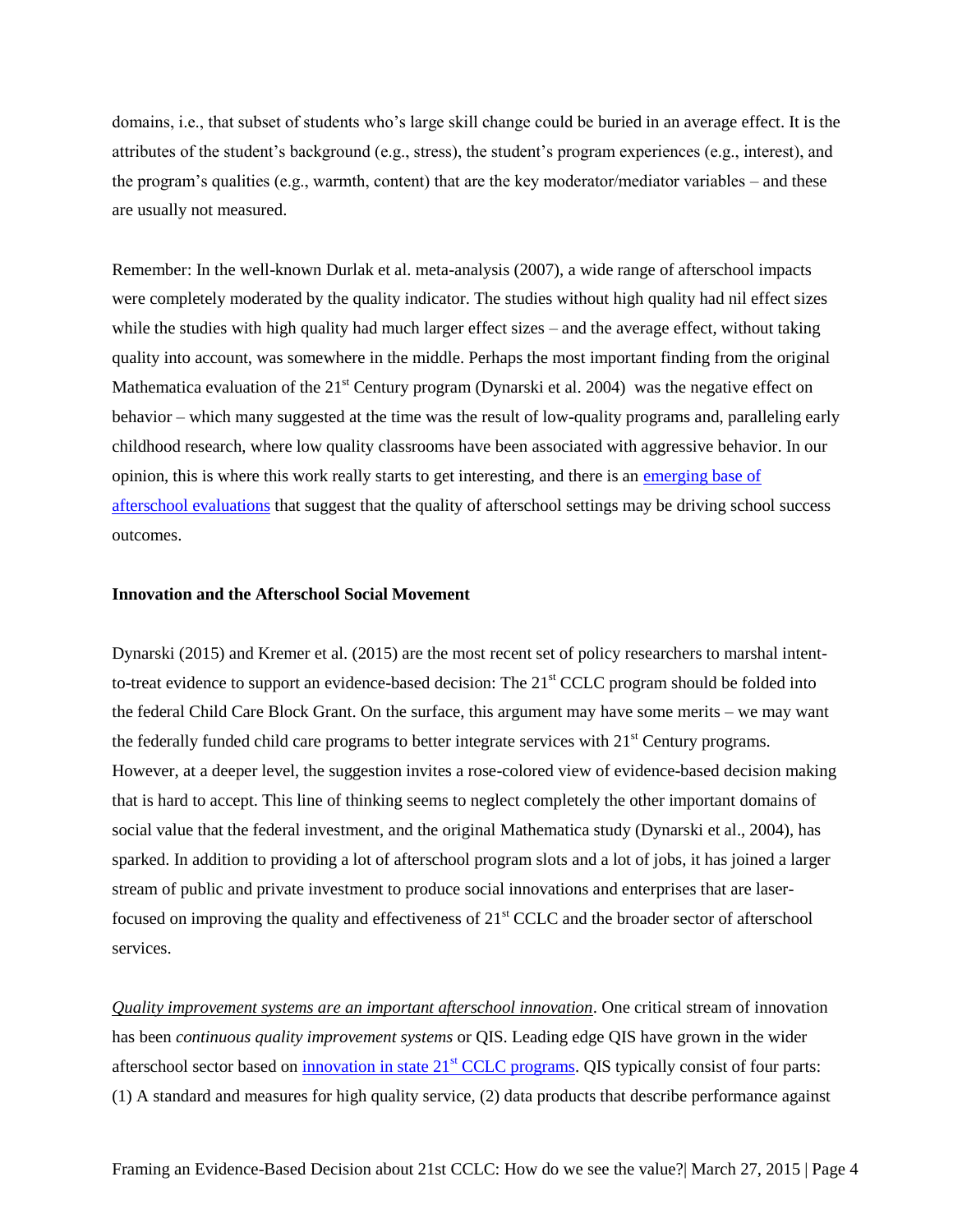the standard, (3) a continuous improvement cycle, and (4) the training, technical assistance, and coaching necessary to help staff implement the cycle at their site (see [YPQI study,](http://cypq.org/ypqi) [Wallace City Systems guide\)](http://www.wallacefoundation.org/knowledge-center/after-school/coordinating-after-school-resources/Pages/Building-Citywide-Systems-for-Quality-A-Guide-and-Case-Studies-for-Afterschool-Leaders.aspx). The QIS have integrated the culture and the technology of continuous quality improvement in ways that [extend beyond some of the limitations of accountability models](http://cypq.org/content/moving-needle-moving-needle) built into the No Child Left Behind and federal Child Care subsidy policies. For example, these QIS take seriously the proposition that it is difficult to get anyone to do anything by threatening them with a performance indicator that they do not believe they can move and/or don't consider to be fair. Moreover, these systems produce performance information about the full cascade of practices that ultimately produce changes in student skills, taking seriously the role of processes quality: management practices and the qualities of instruction that *ARE* the afterschool intervention. Google Total Quality Management or ISO 9000 for parallels in the private forprofit sector.

The QIS, in turn, produce innovation at every level – system, organization, classroom - because they put performance information in the hands of the person accountable for that aspect of service production and ask them to figure out how to do better, often with supports (i.e., a "lower stakes" incentive). Examples of the QIS approach to evaluation are available in several state 21<sup>st</sup> CCLC systems including [Oklahoma,](http://ok.gov/sde/21cclc) [Arkansas,](http://www.arkansased.org/divisions/learning-services/federal-programs/21st-century-community-learning-centers) [Michigan,](http://www.michigan.gov/mde/0,4615,7-140-6530_6809-39974--,00.html) an[d Washington.](http://www.k12.wa.us/21stCenturyLearning/) These approaches to statewide evaluation (some of which also include intent-to-treat components) are all about improving the qualities of the service by naming the parts, aligning measures, and empowering local actors to make decisions about where they put their time and passion. The presence of a QIS should mean that the quality and effectiveness of the  $21<sup>st</sup> CCLC$ service in these states has been increasing in recent years.

*21st CCLC has contributed to the growth of an afterschool social movement*. Now broaden the view. The QIS are a leading edge innovation in education policy, but their even greater importance is perhaps less intentional: An afterschool social movement. For some, talk of social movements may be anathema to the evidence-based decision-making model (see Kremer et al 2015, p. 618), but we don't think so.

Targeted, steady funding for afterschool programs, combined with an assurance of accountability for service quality, has been a potent combination for superintendents, mayors, local funders, and community-based organizations. It was a welcome push to acknowledge the need for high-quality afterschool services, make public commitments, and craft coordinated responses. In many cities across the country, these [public-private afterschool systems](http://www.wallacefoundation.org/knowledge-center/after-school/Pages/default.aspx) are emerging as a new learning sector that specialize in positive youth development and that directly compliment the missions of public schools. These local education policy partnerships have in turn sparked research-practice partnerships where practitioners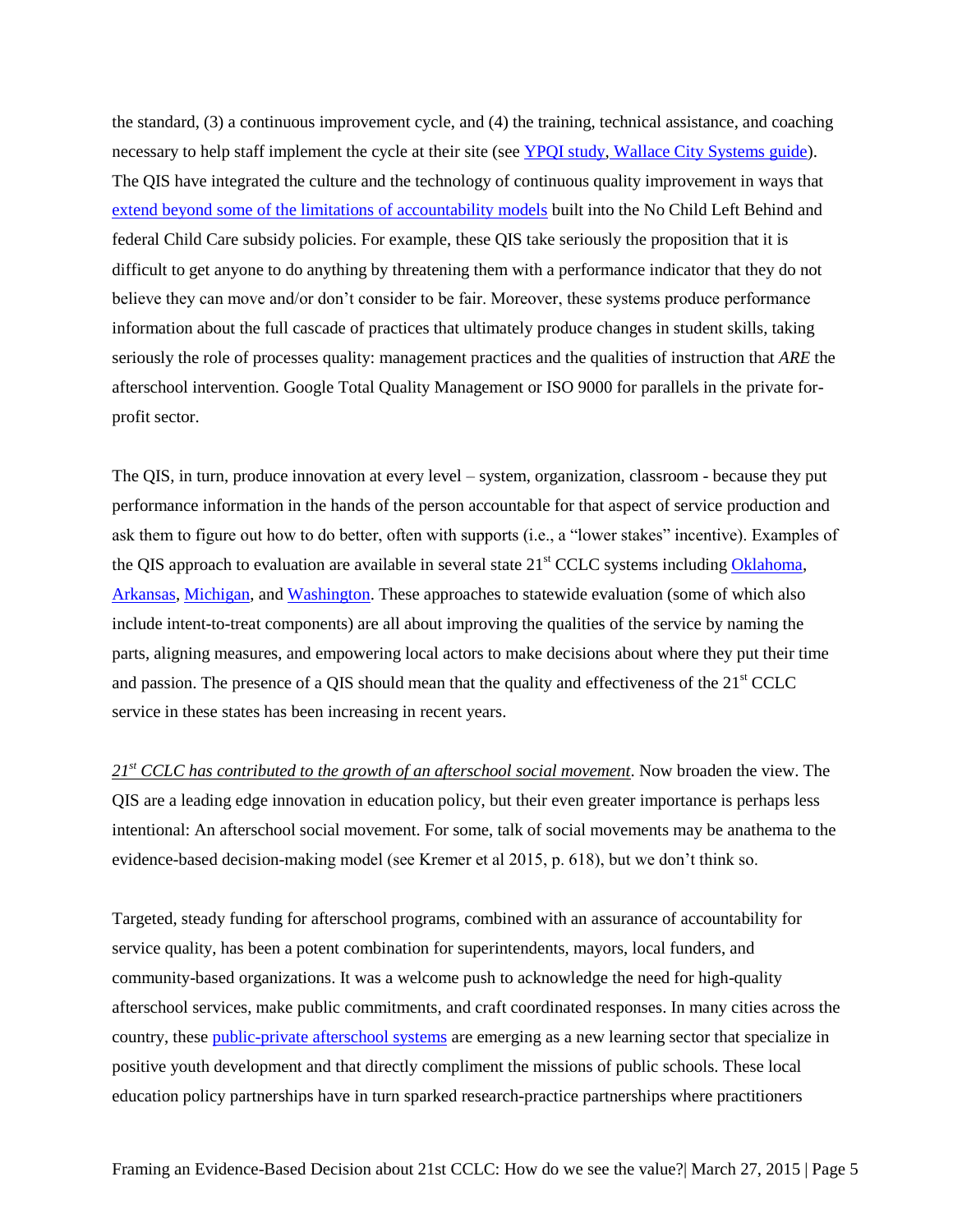define the theory and researchers apply research designs to describe performance. Visit our [website](http://cypq.org/) and those of [AIR,](http://www.air.org/) [Public Profit,](http://publicprofit.net/) [St. Paul Public School Foundation,](http://sppsfoundation.org/) [UC Irvine,](http://education.uci.edu/research/ca_doe_afterschool.php) [Every Hour Counts,](http://www.afterschoolsystems.org/) and [Edvance Research](http://www.edvanceresearch.com/) to get a sample of the work.

Today, state and local afterschool leaders are already making careful decisions about the nature and purposes of the afterschool service: Invest in more intensive programs that have a more [explicit focus on](http://ydekc.org/)  [a specific skill set,](http://ydekc.org/) or [integrate community partners](http://www.ousd.k12.ca.us/domain/79) more deeply into the school day, or step u[p data](http://www.nashville.gov/Mayors-Office/Priorities/Education/Programs-and-Initiatives/After-School-Programs.aspx)  [sharing between teachers and after-school staff,](http://www.nashville.gov/Mayors-Office/Priorities/Education/Programs-and-Initiatives/After-School-Programs.aspx) or inform customers about [quality ratings.](http://www.racf.org/DefaultPermissions/GreaterRochesterAfterSchoolAlliance/tabid/239/Default.aspx) Very few of these options were even a possibility a decade ago, before schools, mayors' offices, local funders, and community-based organizations began their remarkably rapid journey towards shared accountability. The stability of  $21<sup>st</sup>$  CCLC program funding, and the heightened demands for accountability that have followed, have raised the performance of the entire afterschool sector and drawn new resources to the needs of children and youth. That is social value.

### **Conclusions**

*Summary*. In this commentary we've described a mismatch between the afterschool theory of change and the intent-to-treat evaluation design, suggesting that when these powerful evaluation designs are applied to broad developmentally focused programs such as  $21<sup>st</sup>$  CCLC, the effect sizes are likely to be small but substantively important. We've also suggested that afterschool evaluations need to include description and measurement of critical program qualities and the specific skills these programs are focused on growing. An example of a  $21<sup>st</sup>$  CCLC evaluation which combines both an intent-to-treat impact design with a substantial effort to understand how all of the pieces fit together is the Texas  $21<sup>st</sup>$  CCLC Year 2 [Interim Evaluation Report.](http://tea.texas.gov/Reports_and_Data/Program_Evaluations/Out-of-School_Learning_Opportunities/Program_Evaluation__Out-of-School_Learning_Opportunities/) We further suggested that  $21<sup>st</sup>$  Century has intentionally fostered an important social innovation, the afterschool QIS. Because 21<sup>st</sup> CCLC represents ethic of accountability for service quality in many states, the program has also sparked a broader social movement that has improved the state of afterschool for all American youth.

*A clear policy choice*. In the end, we're really left with a pretty clear choice. See the social value that has been created by 21<sup>st</sup> CCLC and keep pushing the cycle of accountability and innovation. Or, ignore the fact that it takes many years to do anything worthwhile and deconstruct the program. We use the term "deconstruct" intentionally – that decade of funding has created a lot of infrastructure that will cost a lot of time and money to replace. Remember that one of the grandfathers of modern evaluation methods, Donald Campbell, called his important essay the Experiment-ING [i.e., lots of experiments] Society